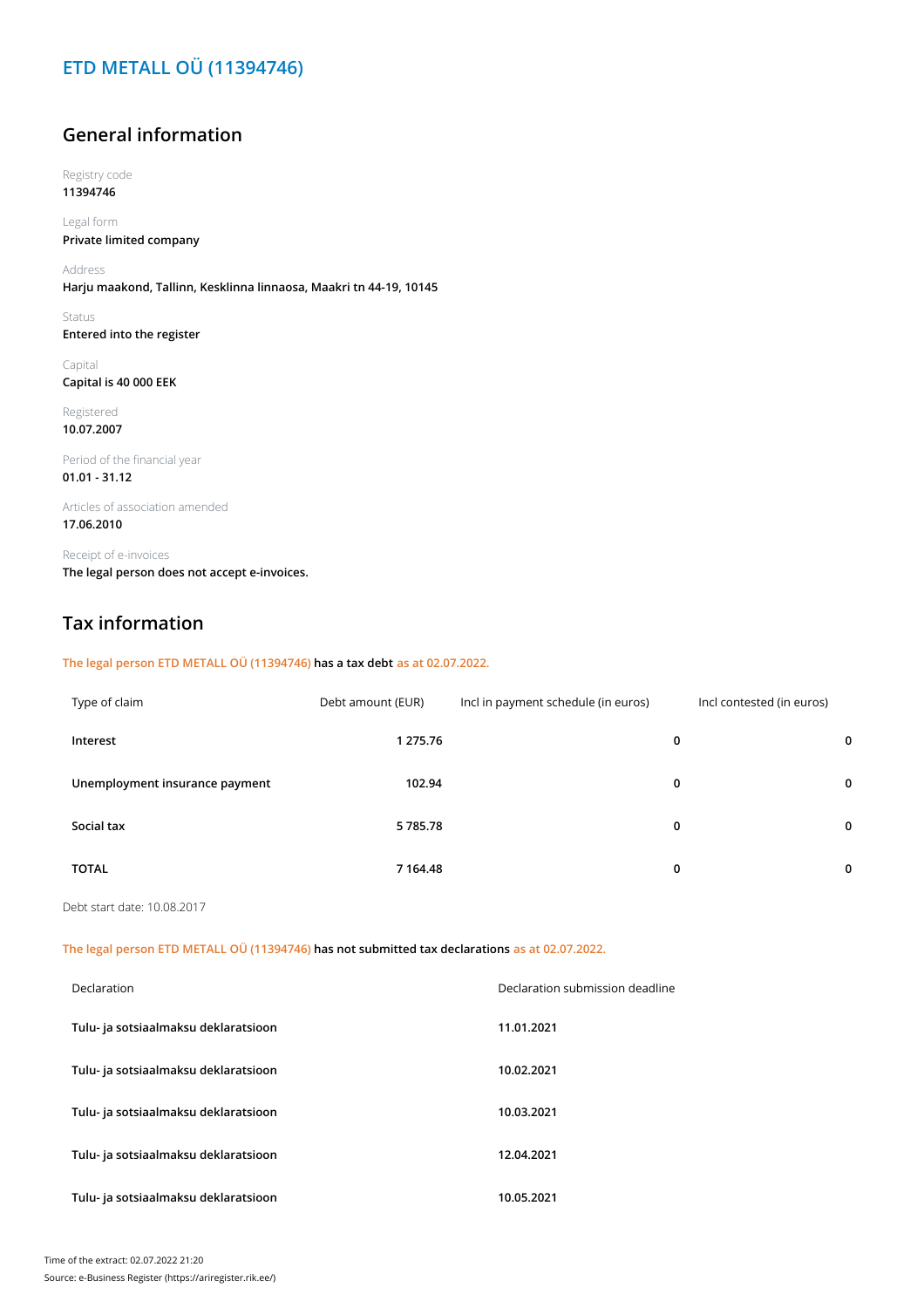| Tulu- ja sotsiaalmaksu deklaratsioon | 10.06.2021 |
|--------------------------------------|------------|
| Tulu- ja sotsiaalmaksu deklaratsioon | 12.07.2021 |
| Tulu- ja sotsiaalmaksu deklaratsioon | 10.08.2021 |
| Tulu- ja sotsiaalmaksu deklaratsioon | 10.09.2021 |
| Tulu- ja sotsiaalmaksu deklaratsioon | 11.10.2021 |
| Tulu- ja sotsiaalmaksu deklaratsioon | 10.11.2021 |
| Tulu- ja sotsiaalmaksu deklaratsioon | 10.12.2021 |
| Tulu- ja sotsiaalmaksu deklaratsioon | 10.01.2022 |
| Tulu- ja sotsiaalmaksu deklaratsioon | 10.02.2022 |
| Tulu- ja sotsiaalmaksu deklaratsioon | 10.03.2022 |
| Tulu- ja sotsiaalmaksu deklaratsioon | 11.04.2022 |
| Tulu- ja sotsiaalmaksu deklaratsioon | 10.05.2022 |
| Tulu- ja sotsiaalmaksu deklaratsioon | 10.06.2022 |

#### **Taxes paid, taxable turnover and number of employees in the I quarter of 2022**

| State taxes         |
|---------------------|
|                     |
| Taxes on workforce  |
| Taxable turnover    |
| Number of employees |

# **Information on the submission of annual reports**

No annual reports were found.

View all submitted reports (9)

## **Right of representation**

| Name            | Personal identification code Role |                         |
|-----------------|-----------------------------------|-------------------------|
| Andres Novitski | 36603190312                       | Management board member |

\* Every member of the Management Board may represent the private limited company in concluding all transactions.

### **VAT information**

The legal person is not liable to VAT.